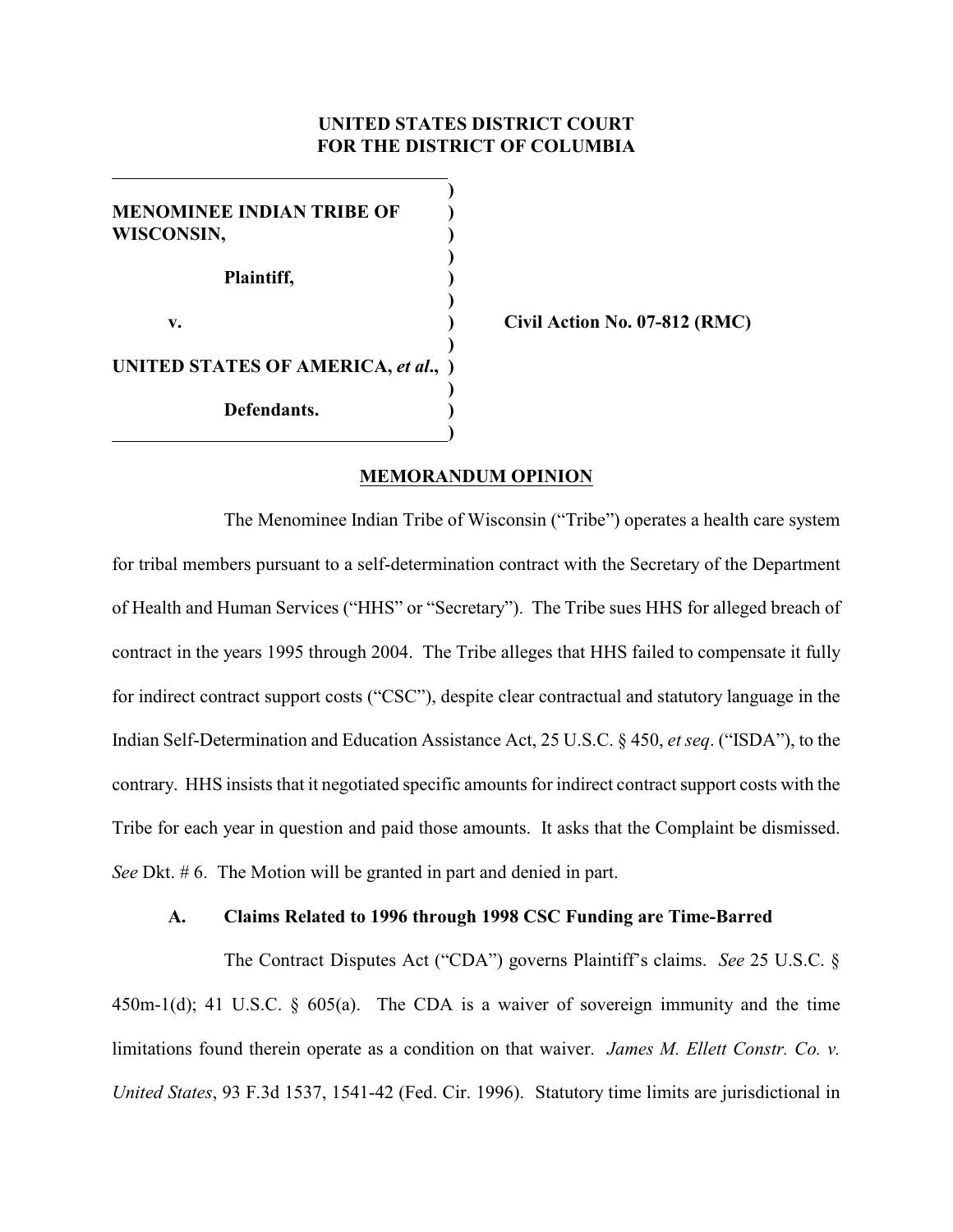nature, and courts do not have the power to create equitable exceptions to them. *Bowles v. Russell*, 127 S. Ct. 2360, 2366 (2007).

In 1994, Congress enacted a six-year statute of limitations for Contract Dispute Act claims. 41 U.S.C. § 605(a) ("Each claim by a contractor against the government relating to a contract . . . shall be submitted within 6 years after the accrual of the claim."). Because the Tribe did not raise claims related to its 1996 through 1998 CSC funding within six years of their accrual,<sup>1</sup> these claims must be dismissed for lack of subject matter jurisdiction.<sup>2</sup>

# **B. Claims Related to 1995 CSC Funding are Barred by Laches<sup>3</sup>**

"Laches applies where there has been an unfair and prejudicial delay by a plaintiff in bringing an action." *CarrAmerica Realty Corp. v. Kaidanow*, 321 F.3d 165, 171 (D.C. Cir 2003). Laches applies when there is: (1) a lack of diligence by the party against whom the defense is asserted; and (2) prejudice to the party asserting the defense. *Pro-Football, Inc. v. Harjo*, 415 F.3d

 $<sup>1</sup>$  The Tribe's claims under the 1996 contract accrued by no later than the end of</sup> December 1996, and the statute of limitations on these claims expired by the end of December 2002. Plaintiff's claims under the 1997 contract accrued by the end of December 1997, and the statute of limitations on these claims expired by the end of December 2003. Finally, Plaintiff's claims under the 1998 contract accrued by the end of December 1998, and the statute of limitations on these claims expired by the end of December 2004. By its own admission, the Tribe did not submit any of its claims for contract years 1996-98 to the contracting officer until September 7, 2005. *See* Compl. ¶ 8.

The Court is not persuaded by the Tribe's tolling arguments. *See* Pl.'s Opp'n at 30-43. <sup>2</sup> Administrative presentment to the contracting officer is a mandatory jurisdictional requirement, *see Pueblo of Zuni v. United States*, 467 F. Supp. 2d 1099, 1106 (D.N.M. 2006), and was not timely performed by the Tribe for its 1996-1998 claims. Because federal court jurisdiction cannot attach until there has been administrative presentment, tolling does not apply. *See NuFarm Am., Inc. v. United States*, 398 F. Supp. 2d 1338, 1353-54 (Ct. Int'l Trade 2005).

<sup>&</sup>lt;sup>3</sup> Arguably, the CDA statute of limitations does not apply to the Tribe's 1995 contract because it was signed prior to the passage of the CDA statute of limitations.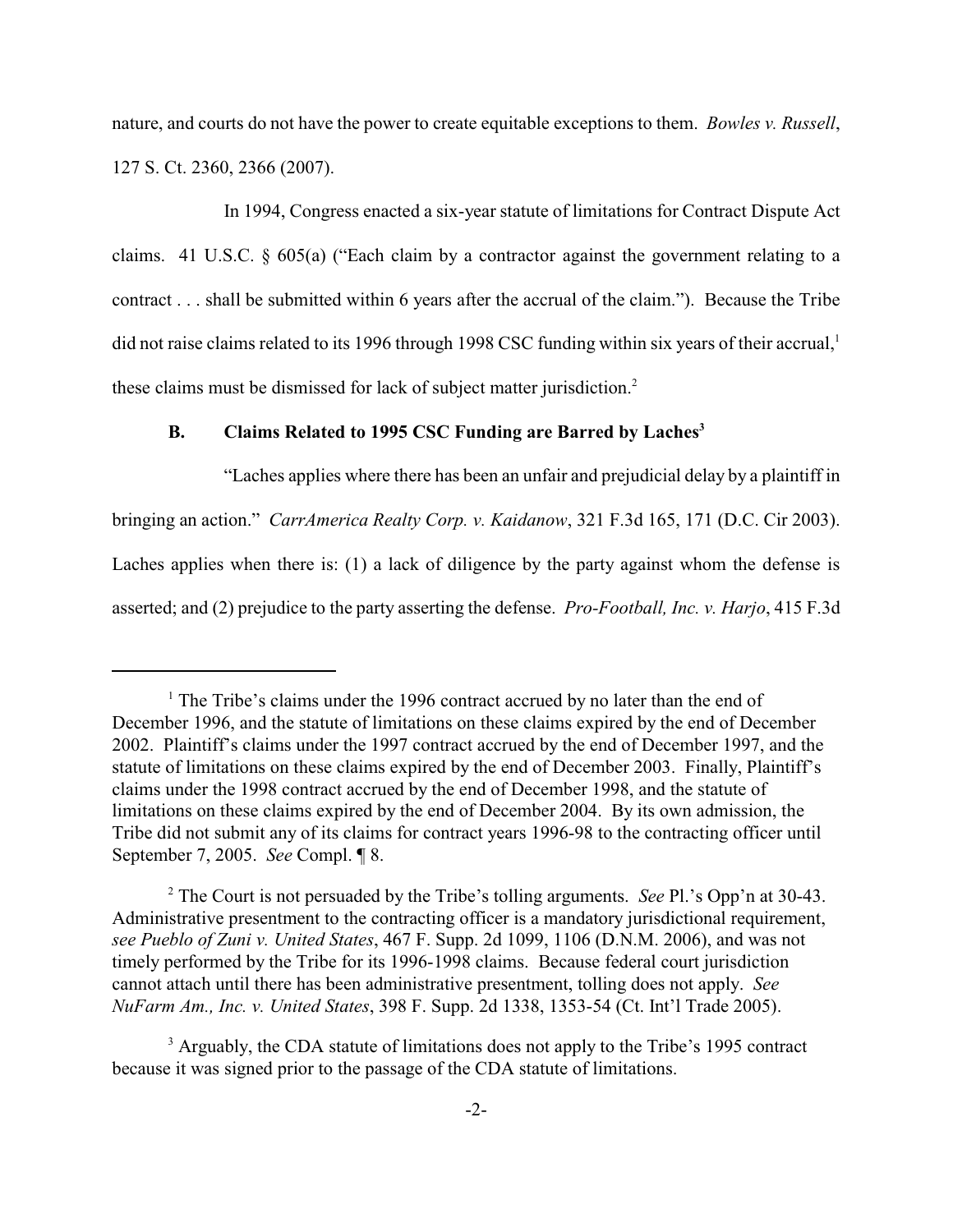44, 47 (D.C. Cir. 2005) (citing *Nat'l R.R. Passenger Corp. v. Morgan*, 536 U.S. 101, 121-22 (2002)). Both of those elements are met here.

First, the Tribe's cause of action accrued by December 1995 at the latest, when the contract year ended and the Tribe had not been fully paid under the contract. This 11-year delay in bringing suit is nearly double the time allowed under the statute of limitations and is certainly long enough to meet the standards under the first prong of the test for laches. *See, e.g.*, *Mexican Intermodal Equip., S.A. v. United States*, 61 Fed. Cl. 55, 71 (2004).

Second, the Court believes that the Secretary has been prejudiced by the Tribe's delay. *See A.C. Auckerman Co. v. R.L. Chaides Constr.* Co., 960 F.2d 1020, 1032 (Fed. Cir. 1992) (laches applies when delay causes economic prejudice or injury to defendant's ability to mount a defense). Funding for the 1995 contract year has long since expired and the Tribe "slumber[ed] on its rights" by waiting 11 years to file suit. *See Pro-Football, Inc.*, 415 F.3d at 47. Accordingly, the Court will dismiss any claims related to 1995 CSC funding.

# **C. Claims Related to 1999 through 2004 CSC Funding Survive Defendants' Motion to Dismiss**

In his brief, the Secretary asserts that "ISDA does not mandate the payment of a specific amount of indirect CSC," Def.'s Mem. at 16, and "[i]t is the contracts themselves that create an entitlement to CSC." *Id*. at 17. These statements represent a very troubling misapprehension of the statute. ISDA mandates the payment of *full* indirect CSC and ISDA itself establishes that entitlement. *Ramah Navajo Sch. Bd., Inc., v. Babbitt*, 87 F.3d 1338, 1341 (D.C. Cir. 1996) ("[T]he [ISDA] requires the Secretary to allocate certain Contract Support Funds to cover the full administrative costs the Tribe will incur . . . . [and] which the statute refers to as an entitlement of